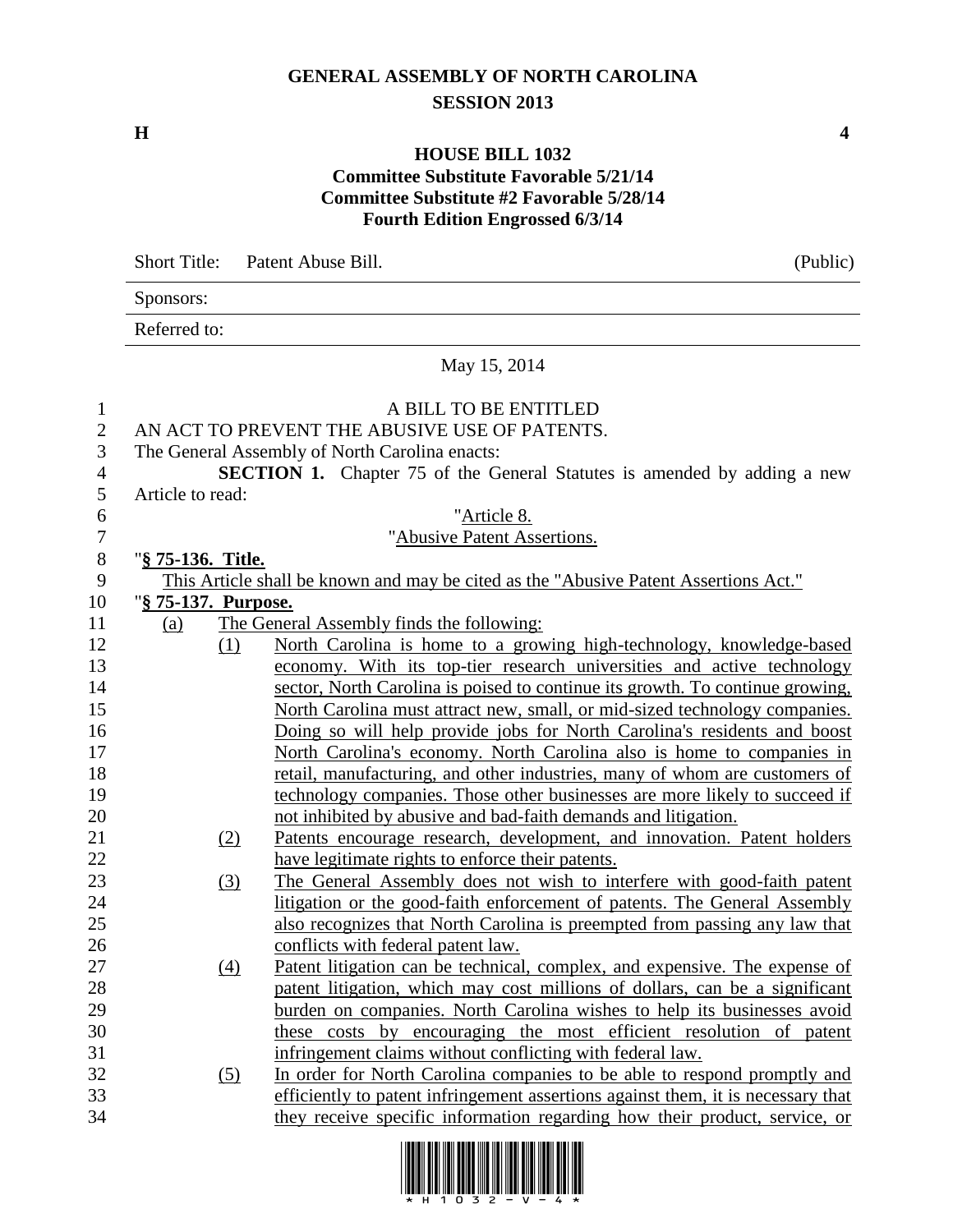|                         | <b>General Assembly Of North Carolina</b><br><b>Session 2013</b>                                                          |  |
|-------------------------|---------------------------------------------------------------------------------------------------------------------------|--|
|                         | technology may have infringed the patent at issue. Receiving this                                                         |  |
|                         | information at an early stage will facilitate the resolution of claims and                                                |  |
|                         | lessen the burden of potential litigation on North Carolina companies.                                                    |  |
| <u>(6)</u>              | Abusive patent litigation, and especially the assertion of bad-faith                                                      |  |
|                         | infringement claims, can harm North Carolina companies. A business that                                                   |  |
|                         | receives a letter asserting such claims faces the threat of expensive and                                                 |  |
|                         | protracted litigation and may feel that it has no choice but to settle and to                                             |  |
|                         | pay a licensing fee even if the claim is meritless. This is especially so for                                             |  |
|                         | small- and medium-sized companies and nonprofits that lack the resources to                                               |  |
|                         | investigate and defend themselves against infringement claims.                                                            |  |
| (7)                     | Not only do bad-faith patent infringement claims impose a significant                                                     |  |
|                         | burden on individual North Carolina businesses, they also undermine North                                                 |  |
|                         | Carolina's efforts to attract and nurture technology and other companies.                                                 |  |
|                         | Funds used to avoid the threat of bad-faith litigation are no longer available                                            |  |
|                         | to invest, produce new products, expand, or hire new workers, thereby                                                     |  |
|                         | harming North Carolina's economy.                                                                                         |  |
| (8)                     | North Carolina has a strong interest in patent matters involving its citizens                                             |  |
|                         | and its businesses, including protecting its citizens and businesses against                                              |  |
|                         | abusive patent assertions and ensuring North Carolina companies are not                                                   |  |
|                         | subjected to abusive patent assertion by entities acting in bad faith.                                                    |  |
| (9)                     | In lawsuits involving abusive patent assertions, an accused infringer                                                     |  |
|                         | prevailing on the merits may be awarded costs and, less frequently, fees.                                                 |  |
|                         | These awards do not serve as a deterrent to abusive patent assertion entities                                             |  |
|                         | who have limited liability, as these companies may hold no cash or other                                                  |  |
|                         | assets. North Carolina has a strong interest in making sure that prevailing                                               |  |
|                         | North Carolina companies sued by abusive patent assertion entities can                                                    |  |
|                         | recover what is awarded to them.                                                                                          |  |
| (b)                     | The General Assembly seeks, by this narrowly tailored act, to strike a balance                                            |  |
|                         | between (i) the interests of efficient and prompt resolution of patent infringement claims,                               |  |
|                         | protection of North Carolina businesses from abusive and bad-faith assertions of patent                                   |  |
|                         | infringement, and building of North Carolina's economy and (ii) the intentions to respect                                 |  |
|                         | federal law and be careful to not interfere with legitimate patent enforcement actions. Nothing                           |  |
|                         | in this act is intended to alter current law concerning piercing the corporate veil.                                      |  |
| "§ 75-138. Definitions. |                                                                                                                           |  |
|                         | The following definitions apply in this Article:                                                                          |  |
| (1)                     | Affiliate. $- A$ business establishment, business, or other legal entity that                                             |  |
|                         | wholly or substantially owns, is wholly or substantially owned by, or is                                                  |  |
|                         | under common ownership with another entity.<br>Demand. $-$ A letter, e-mail, or other communication asserting or claiming |  |
| (2)                     | that a target has engaged in patent infringement or should obtain a license to                                            |  |
|                         | a patent.                                                                                                                 |  |
| (3)                     | Institution of higher education. $-$ Defined in 20 U.S.C. § 1001(a).                                                      |  |
| (4)                     | Interested party. $- A$ person, other than the party alleging infringement, that                                          |  |
|                         | (i) is an assignee of the patent or patents at issue; (ii) has a right, including a                                       |  |
|                         | contingent right, to enforce or sublicense the patent or patents at issue; or                                             |  |
|                         | (iii) has a direct financial interest in the patent or patents at issue, including                                        |  |
|                         | the right to any part of an award of damages or any part of licensing revenue.                                            |  |
|                         | A "direct financial interest" does not include either of the following:                                                   |  |
|                         | An attorney or law firm providing legal representation in the civil<br>a.                                                 |  |
|                         | action alleging patent infringement if the sole basis for the financial                                                   |  |
|                         | interest of the attorney or law firm in the patent or patents at issue                                                    |  |
|                         |                                                                                                                           |  |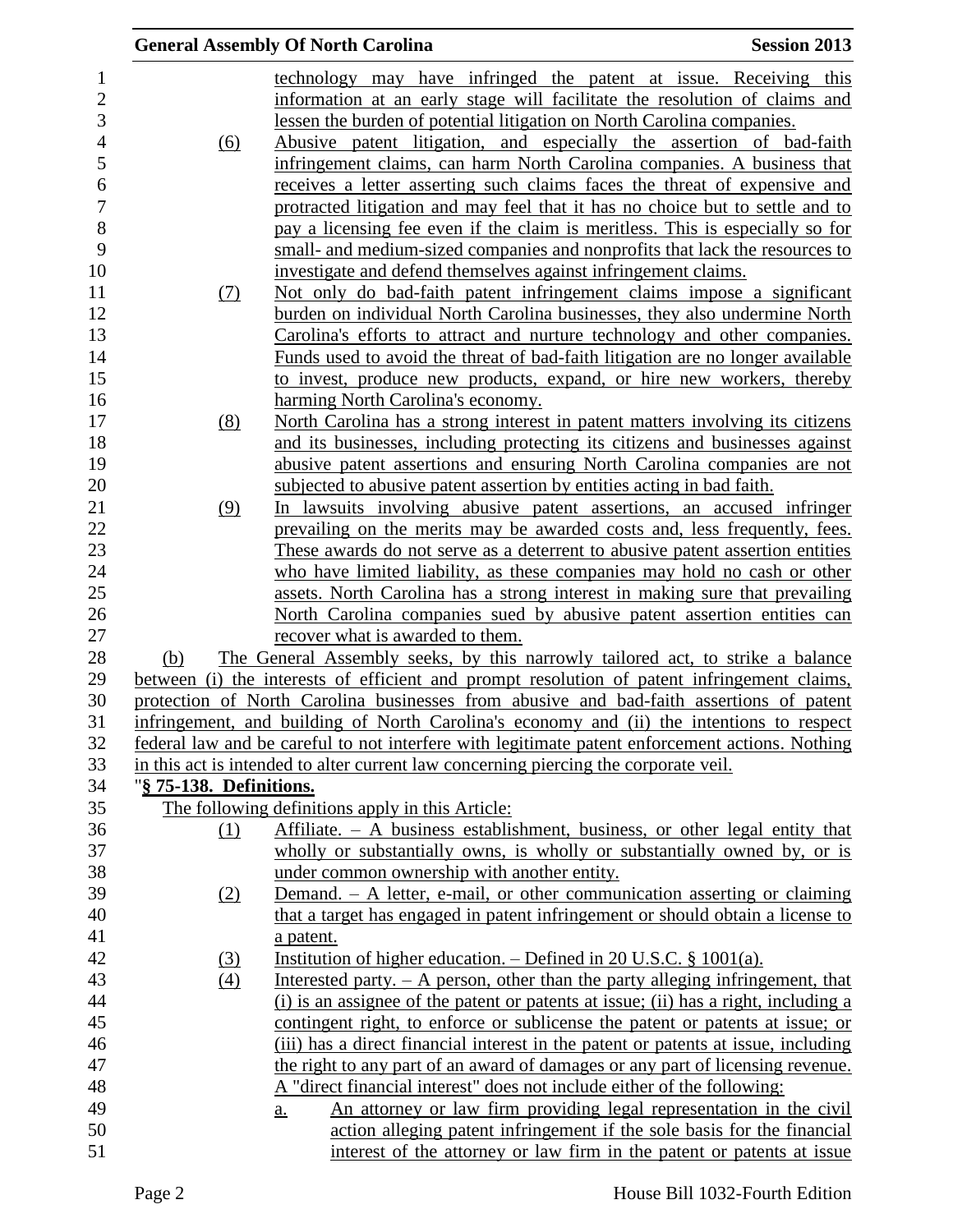|                                   |                            | <b>General Assembly Of North Carolina</b>                                                                            | <b>Session 2013</b> |
|-----------------------------------|----------------------------|----------------------------------------------------------------------------------------------------------------------|---------------------|
|                                   |                            | arises from the attorney's or law firm's receipt of compensation                                                     |                     |
|                                   |                            | reasonably related to the provision of the legal representation.                                                     |                     |
|                                   | <u>b.</u>                  | A person whose sole financial interest in the patent or patents at issue                                             |                     |
|                                   |                            | is ownership of an equity interest in the party alleging infringement,                                               |                     |
|                                   |                            | unless such person also has the right or ability to influence, direct, or                                            |                     |
|                                   |                            | control the civil action.                                                                                            |                     |
| (5)                               |                            | Operating entity. $-$ A person primarily engaged in, when evaluated with its                                         |                     |
|                                   |                            | affiliates over the preceding 24-month period and when disregarding the                                              |                     |
|                                   |                            | selling and licensing of patents, one or more of the following activities: (i)                                       |                     |
|                                   |                            | research and technical or experimental work to create, test, qualify, modify,                                        |                     |
|                                   |                            | or validate technologies or processes for commercialization of goods or                                              |                     |
|                                   |                            | services, (ii) manufacturing, or (iii) the provision of goods or commercial                                          |                     |
|                                   | services.                  |                                                                                                                      |                     |
| (6)                               |                            | <u>Target. – A North Carolina person that meets one or more of the following:</u>                                    |                     |
|                                   | $\underline{a}$ .          | The person has received a demand or is the subject of an assertion or                                                |                     |
|                                   |                            | allegation of patent infringement.                                                                                   |                     |
|                                   | <u>b.</u>                  | The person has been threatened with litigation or is the defendant of                                                |                     |
|                                   |                            | a filed lawsuit alleging patent infringement.                                                                        |                     |
|                                   | $\underline{c}$ .          | The person has customers who have received a demand asserting that                                                   |                     |
|                                   |                            | the person's product, service, or technology has infringed a patent.                                                 |                     |
|                                   |                            | "§ 75-139. Abusive Patent Assertions.                                                                                |                     |
| (a)                               |                            | It is unlawful for a person to make a bad-faith assertion of patent infringement. A                                  |                     |
|                                   |                            | court may consider the following factors as evidence that a person has made a bad-faith                              |                     |
| assertion of patent infringement: |                            |                                                                                                                      |                     |
| (1)                               |                            | The demand does not contain all of the following information:                                                        |                     |
|                                   | $\underline{\mathbf{a}}$ . | The patent application number or patent number.                                                                      |                     |
|                                   | <u>b.</u>                  | The name and address of the patent owner or owners and assignee or                                                   |                     |
|                                   |                            | assignees, if any.                                                                                                   |                     |
|                                   | $\underline{c}$ .          | Factual allegations concerning the specific areas in which the target's                                              |                     |
|                                   |                            | products, services, and technology infringe the patent or are covered                                                |                     |
|                                   |                            | by specific, identified claims in the patent.<br>An explanation of why the person making the assertion has standing, |                     |
|                                   | <u>d.</u>                  | if the United States Patent and Trademark Office's assignment                                                        |                     |
|                                   |                            | system does not identify the person asserting the patent as the owner.                                               |                     |
| (2)                               |                            | Prior to sending the demand, the person failed to conduct an analysis                                                |                     |
|                                   |                            | comparing the claims in the patent to the target's products, services, and                                           |                     |
|                                   |                            | technology, or the analysis was done but does not identify specific areas in                                         |                     |
|                                   |                            | which the products, services, and technology are covered by the claims in                                            |                     |
|                                   |                            | the patent.                                                                                                          |                     |
| <u>(3)</u>                        |                            | The demand lacks the information described in subdivision (1) of this                                                |                     |
|                                   |                            | subsection, the target requests the information, and the person fails to                                             |                     |
|                                   |                            | provide the information within a reasonable period of time.                                                          |                     |
| $\underline{(4)}$                 |                            | The person demands payment of a license fee or response within an                                                    |                     |
|                                   |                            | unreasonably short period of time.                                                                                   |                     |
| (5)                               |                            | The person offers to license the patent for an amount that is not based on a                                         |                     |
|                                   |                            | reasonable estimate of the value of the license, or the person offers to license                                     |                     |
|                                   |                            | the patent for an amount that is based on the cost of defending a potential or                                       |                     |
|                                   |                            | actual lawsuit.                                                                                                      |                     |
| (6)                               |                            | The claim or assertion of patent infringement is meritless, and the person                                           |                     |
|                                   |                            | knew or should have known that the claim or assertion is meritless; or the                                           |                     |
|                                   |                            | claim or assertion relies on an interpretation of the patent that was                                                |                     |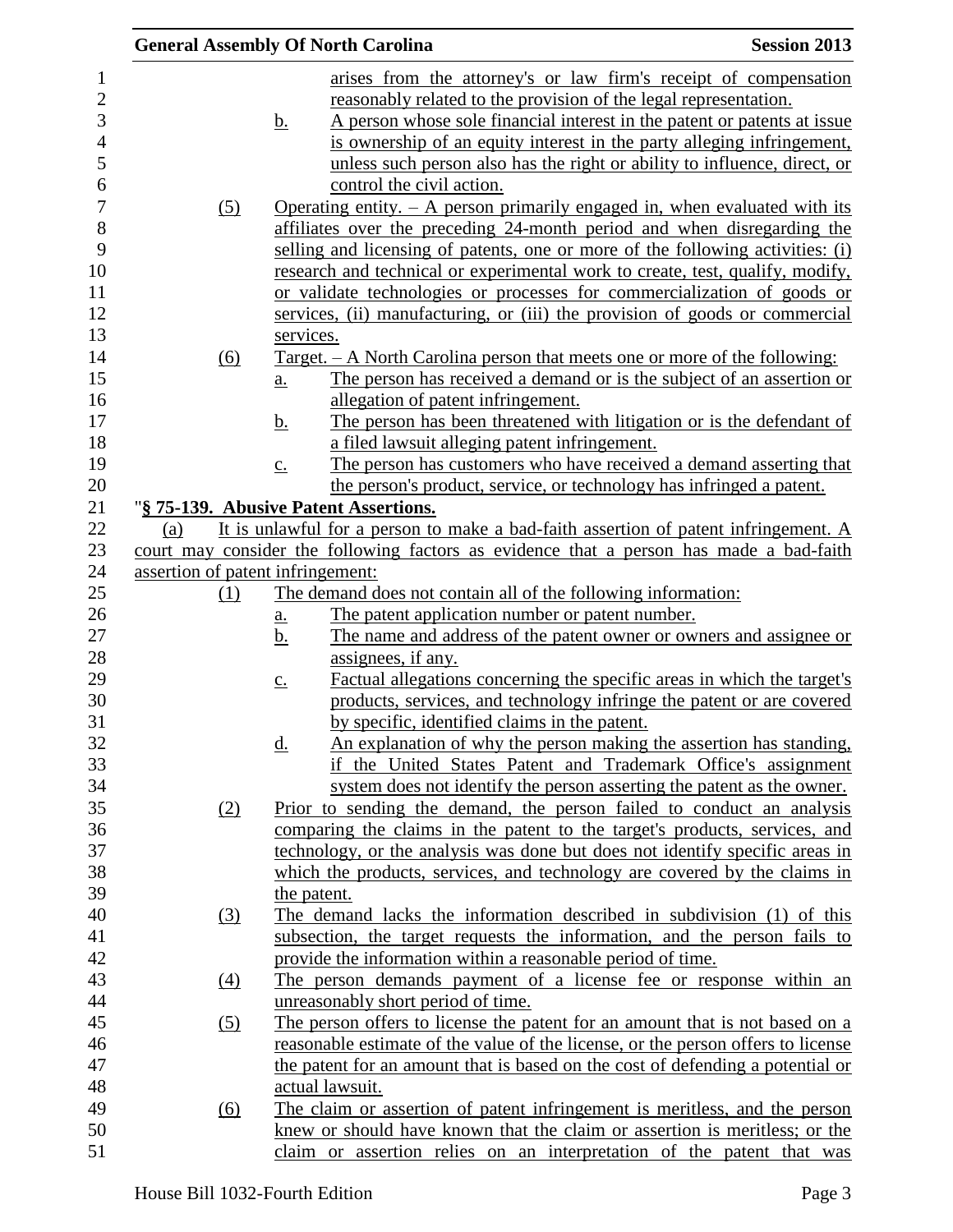|     |                   | <b>General Assembly Of North Carolina</b><br><b>Session 2013</b>                    |  |
|-----|-------------------|-------------------------------------------------------------------------------------|--|
|     |                   | disclaimed during prosecution, and the person making the claim or assertion         |  |
|     |                   | knows or should have known about the disclaimer, or would have known                |  |
|     |                   | about the disclaimer if the person reviewed the patent's prosecution history.       |  |
|     |                   | The claim or assertion of patent infringement is deceptive.                         |  |
|     | $\frac{(7)}{(8)}$ | The person or his or her subsidiaries or affiliates have previously or              |  |
|     |                   |                                                                                     |  |
|     |                   | concurrently filed or threatened to file one or more lawsuits based on the          |  |
|     |                   | same or similar claim of patent infringement, and (i) those threats or lawsuits     |  |
|     |                   | lacked the information described in subdivision (1) of this subsection, or (ii)     |  |
|     |                   | the person attempted to enforce the claim of patent infringement in litigation,     |  |
|     |                   | and a court found the claim to be meritless.                                        |  |
|     | (9)               | The person making the claim or assertion sent the same demand or                    |  |
|     |                   | substantially the same demand to multiple recipients and made assertions            |  |
|     |                   | against a wide variety of products and systems without reflecting those             |  |
|     |                   | differences in a reasonable manner in the demands.                                  |  |
|     | (10)              | The person making the claim or assertion is aware of, but does not disclose,        |  |
|     |                   | any final, nonfinal, or preliminary postgrant finding of invalidity or              |  |
|     |                   | unpatentability involving the patent.                                               |  |
|     | (11)              | The person making the claim or assertion seeks an injunction when that is           |  |
|     |                   | objectively unreasonable under the law.                                             |  |
|     | (12)              | Any other factor the court finds relevant.                                          |  |
| (b) |                   | A court may consider the following factors as evidence that a person has not made a |  |
|     |                   | bad-faith assertion of patent infringement:                                         |  |
|     | (1)               | The demand contains the information described in subdivision $(a)(1)$ of this       |  |
|     |                   | section.                                                                            |  |
|     | (2)               | Where the demand lacks the information described in subdivision $(a)(1)$ of         |  |
|     |                   | this section and the target requests the information, the person provides the       |  |
|     |                   | information within a reasonable period of time.                                     |  |
|     | <u>(3)</u>        | The person engages in a good-faith effort to establish that the target has          |  |
|     |                   | infringed the patent and to negotiate an appropriate remedy.                        |  |
|     | (4)               | The person makes a substantial investment in the use of the patent or in the        |  |
|     |                   | production or sale of a product or item that the person reasonably believes is      |  |
|     |                   | covered by the patent. "Use of the patent" in the preceding sentence means          |  |
|     |                   | actual practice of the patent and does not include licensing without actual         |  |
|     |                   | practice.                                                                           |  |
|     | (5)               | The person is either (i) the inventor or joint inventor of the patent or, in the    |  |
|     |                   | case of a patent filed by and awarded to an assignee of the original inventor       |  |
|     |                   | or joint inventor, the original assignee or (ii) an institution of higher           |  |
|     |                   | education or a technology transfer organization owned or affiliated with an         |  |
|     |                   | institution of higher education.                                                    |  |
|     | <u>(6)</u>        | The person has demonstrated good-faith business practices in previous               |  |
|     |                   | efforts to enforce the patent, or a substantially similar patent, or has            |  |
|     |                   | successfully enforced the patent, or a substantially similar patent, through        |  |
|     |                   | litigation.                                                                         |  |
|     | (7)               | Any other factor the court finds relevant.                                          |  |
| (c) |                   | This Article does not apply to any of the following:                                |  |
|     | (1)               | A demand letter or assertion of patent infringement concerning subject              |  |
|     |                   | matter governed by any of the following:                                            |  |
|     |                   |                                                                                     |  |
|     |                   | <u>7 U.S.C. § 136, et seq.</u><br>$\underline{\mathbf{a}}$ .                        |  |
|     |                   | <u>7 U.S.C. § 2321, et seq.</u><br><u>b.</u>                                        |  |
|     |                   | 21 U.S.C. § 301, et seq.<br>$\underline{c}$ .<br>d.                                 |  |
|     |                   | 35 U.S.C. § 161, et seq.                                                            |  |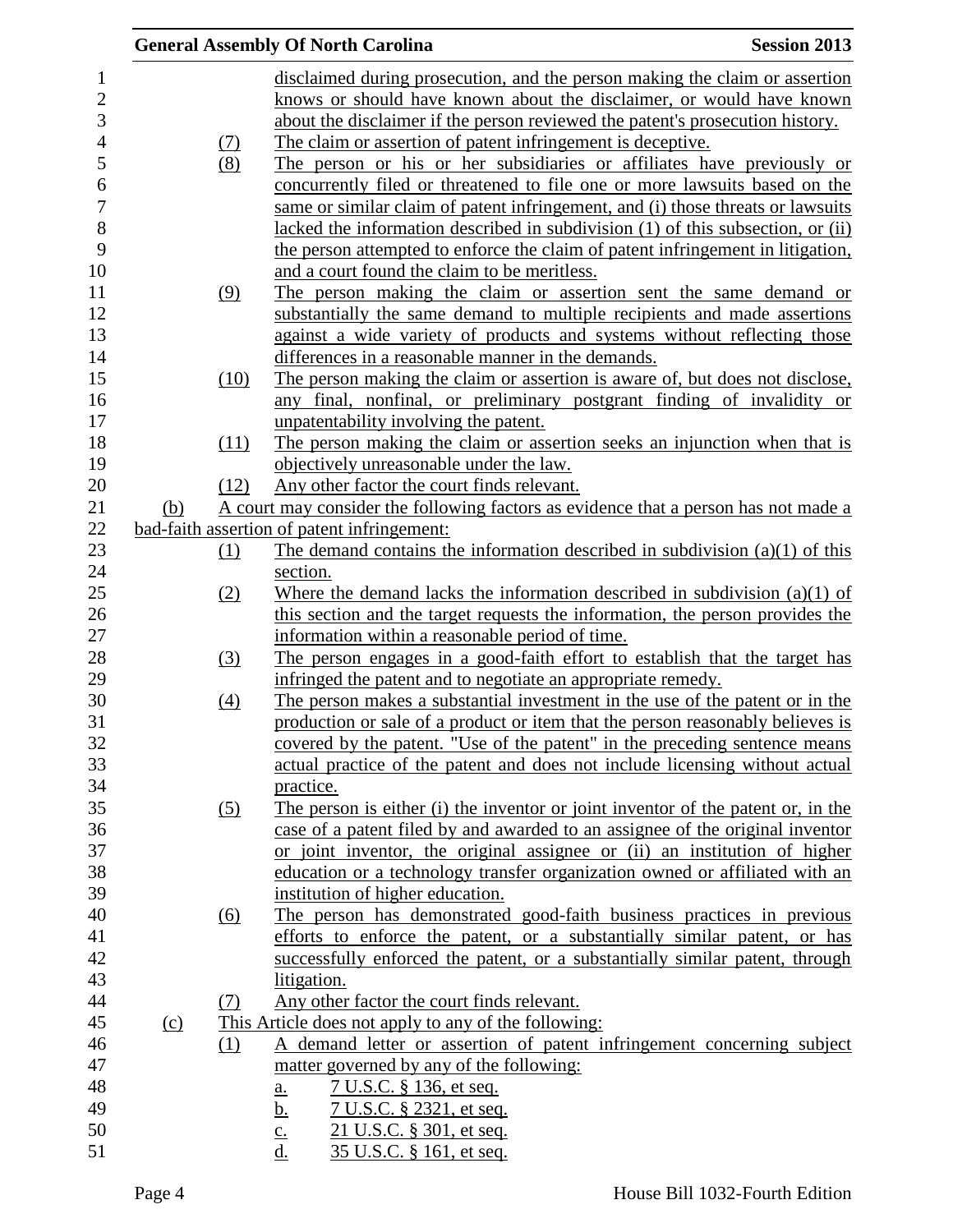|                                 | <b>General Assembly Of North Carolina</b>                                                             | <b>Session 2013</b> |
|---------------------------------|-------------------------------------------------------------------------------------------------------|---------------------|
|                                 | $35$ U.S.C. § 271(e)(2).<br><u>e.</u>                                                                 |                     |
|                                 | f.<br>42 U.S.C. § 262.                                                                                |                     |
| (2)                             | A demand letter or assertion of patent infringement by or on behalf of (i) an                         |                     |
|                                 | institution of higher education incorporated under the laws of and with its                           |                     |
|                                 | principal offices in North Carolina or (ii) a technology transfer organization                        |                     |
|                                 | owned by or affiliated with the institution of higher education.                                      |                     |
| (3)                             | A demand letter or assertion of patent infringement by or on behalf of a                              |                     |
|                                 | nonprofit research organization recognized as exempt from federal income                              |                     |
|                                 | tax under 26 U.S.C. $\S$ 501(c)(3) incorporated under the laws of and with its                        |                     |
|                                 | principal offices in North Carolina or a technology transfer organization                             |                     |
|                                 | owned by or affiliated with the organization.                                                         |                     |
| $\underline{(4)}$               | A demand letter or assertion of patent infringement made by an operating                              |                     |
|                                 | entity or its affiliate.                                                                              |                     |
| (d)                             | Subject to the provisions of subsections (a) and (b) of this section and provided the                 |                     |
|                                 | activities are not carried out in bad faith, nothing in this section shall be construed to deem it an |                     |
|                                 | unlawful practice for any person who owns or has the right to license or enforce a patent to do       |                     |
| any of the following:           |                                                                                                       |                     |
| (1)                             | Advise others of that ownership or right of license or enforcement.                                   |                     |
| (2)                             | Communicate to others that the patent is available for license or sale.                               |                     |
| (3)                             | Notify another of the infringement of the patent.                                                     |                     |
| (4)                             | Seek compensation on account of past or present infringement or for a                                 |                     |
|                                 | license to the patent.                                                                                |                     |
| "§ 75-140. Bond.                |                                                                                                       |                     |
| (a)                             | Upon motion by a target and a finding by the court that a target has established a                    |                     |
|                                 | reasonable likelihood that a person has made a bad-faith assertion of patent infringement in          |                     |
|                                 | violation of this Chapter, the court shall require the person to post a bond in an amount equal to    |                     |
|                                 | a good-faith estimate of the target's fees and costs to litigate the claim and amounts reasonably     |                     |
|                                 | likely to be recovered under G.S. 75-141, conditioned upon payment of any amounts finally             |                     |
|                                 | determined to be due to the target. A hearing shall be held if either party so requests. A bond       |                     |
|                                 | ordered pursuant to this section shall not exceed five hundred thousand dollars (\$500,000).          |                     |
| (b)                             | The court may waive the bond requirement of subsection (a) of this section if it                      |                     |
|                                 | finds the person has available assets equal to the amount of the proposed bond or for other good      |                     |
| cause shown.                    |                                                                                                       |                     |
| (c)                             | If the person asserting patent infringement fails within 30 days to pay any fee or                    |                     |
|                                 | cost ordered by a court in a matter related to the asserted patent infringement, the amount not       |                     |
|                                 | paid shall be paid out of the bond posted under subsection (a) of this section without affecting      |                     |
|                                 | the obligation of the person asserting patent infringement to pay any remainder of those fees or      |                     |
| costs not paid out of the bond. |                                                                                                       |                     |
|                                 | "§ 75-141. Enforcement; Remedies; Damages.                                                            |                     |
| (a)                             | The Attorney General shall have the same authority under this Article to make rules,                  |                     |
|                                 | conduct civil investigations, bring civil actions, and enter into assurances of discontinuance as     |                     |
|                                 | provided under this Chapter. In an action brought by the Attorney General pursuant to this            |                     |
|                                 | section, the court may award or impose any relief available under this Chapter.                       |                     |
| (b)                             | A target or a person aggrieved by a violation of this Article or by a violation of rules              |                     |
|                                 | adopted under this Article may bring an action in Superior Court against a person that has made       |                     |
|                                 | a bad-faith assertion of patent infringement. A court may award to a plaintiff that prevails in an    |                     |
|                                 | action brought pursuant to this subsection one or more of the following remedies:                     |                     |
| <u>(1)</u>                      | Equitable relief.                                                                                     |                     |
| (2)                             | Damages.                                                                                              |                     |
| (3)                             | Costs and fees, including reasonable attorneys' fees.                                                 |                     |